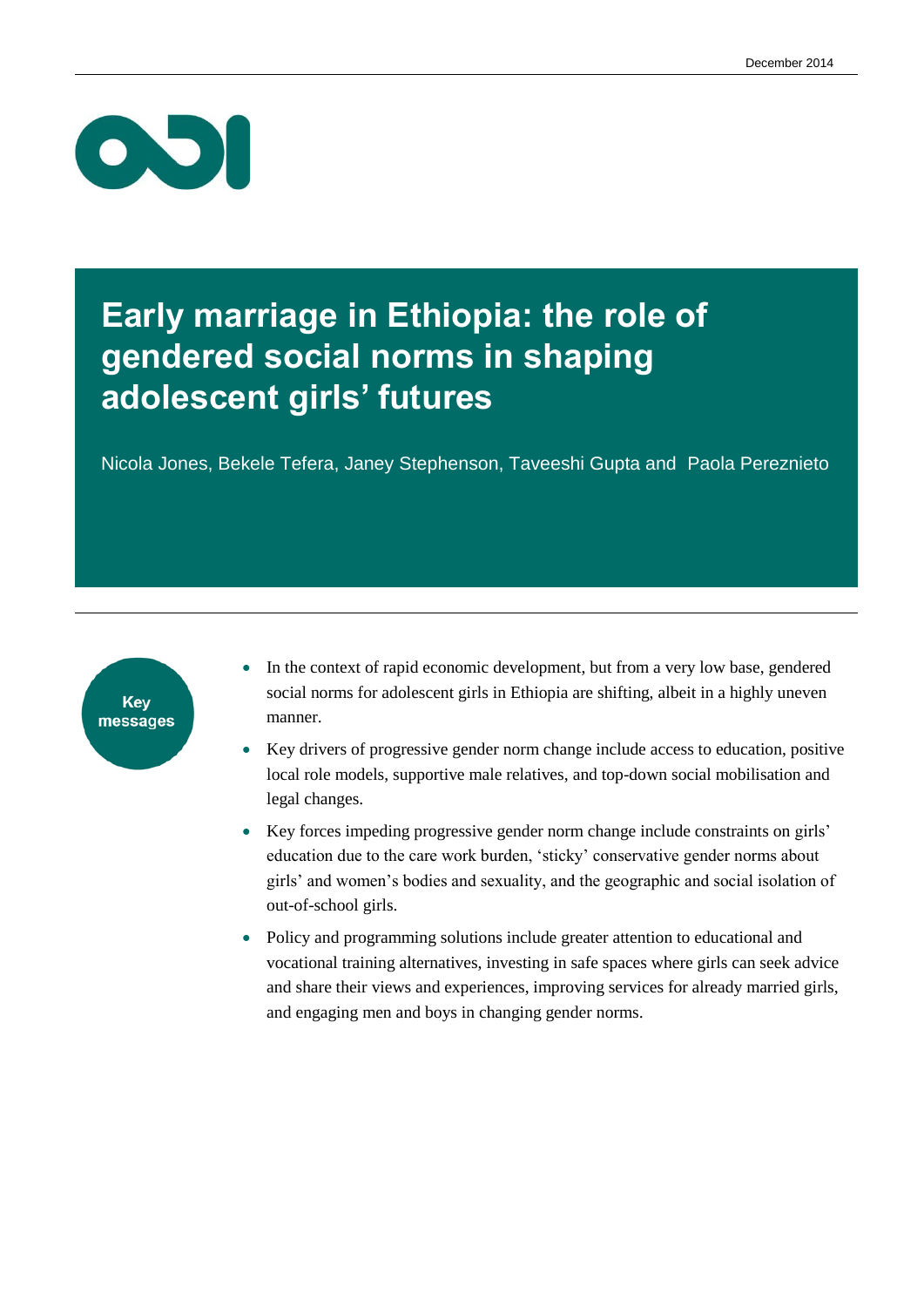## **1 Introduction**

Ethiopia has undergone strong economic growth over the past decade, but remains one of the world's poorest countries. It has also made significant progress in reducing the gender gap on a variety of indicators. There has been a decrease in the percentage of primary school-age girls who are out of school (from 70% in 1994 to 34% in 2008) and in the maternal mortality ratio (from 1,200 per 100,000 live births in 1994 to 500 in 2013). There has also been an increase in life expectancy at birth for girls (from 62 years in 1994 to 65 years in 2013) and in the ratio of male and female labour force participation (from 80% in 1994 to 88% in 2013). Nevertheless, the Gender-related Development Index (GDI) indicates that



Ethiopian women, adolescents, and youth are particularly disadvantaged, ranking Ethiopia 129th out of 136 countries (Population Council, 2010). Adolescent girls aged 10-19, who comprise 24% of the population (CSA and ICF International, 2012), face numerous challenges. The 2011 Ethiopia Demographic and Health Survey (DHS) reveals that the average age at marriage is 16.5 years, and over 41% of women aged 20-24 report that they were married by the age of 18 (CSA and ICF International, 2012). As a result of early marriage, Ethiopia has one of the highest adolescent fertility rates in sub-Saharan Africa – 72.4 births for every 1,000 young women aged 15-19 (UNFPA, 2011). Moreover, only 42.5% of pregnant women receive any form of prenatal care.

Despite these challenges, there have been significant policy developments over the past decade that have contributed to increased gender equality. These include laws to protect victims of domestic and sexual violence and to permit women to inherit land from their parents. Yet girls remain particularly vulnerable; they are less likely to have access to formal education, more likely to be married as children (to men who are, on average, five years older), and are growing up in a culture in which gender discrimination permeates social institutions. The Social Institutions and Gender Index (SIGI) ranks Ethiopia 64th out of 86 countries, suggesting that there is still much to be done to improve girls' capabilities.

In light of such statistics, this policy brief presents the main findings of a research study that examined the key drivers of shifting and persisting norms surrounding early marriage in the Amhara region of Ethiopia, and its effects on adolescent girls' educational opportunities and broader wellbeing. It focuses on how gendered social norms are shaped by individual agency, socioeconomic conditions, demographic factors and social institutions. The policy brief concludes by reflecting on the policy and programming implications for the Government of Ethiopia and its development partners, as well as for non-governmental organisations (NGOs).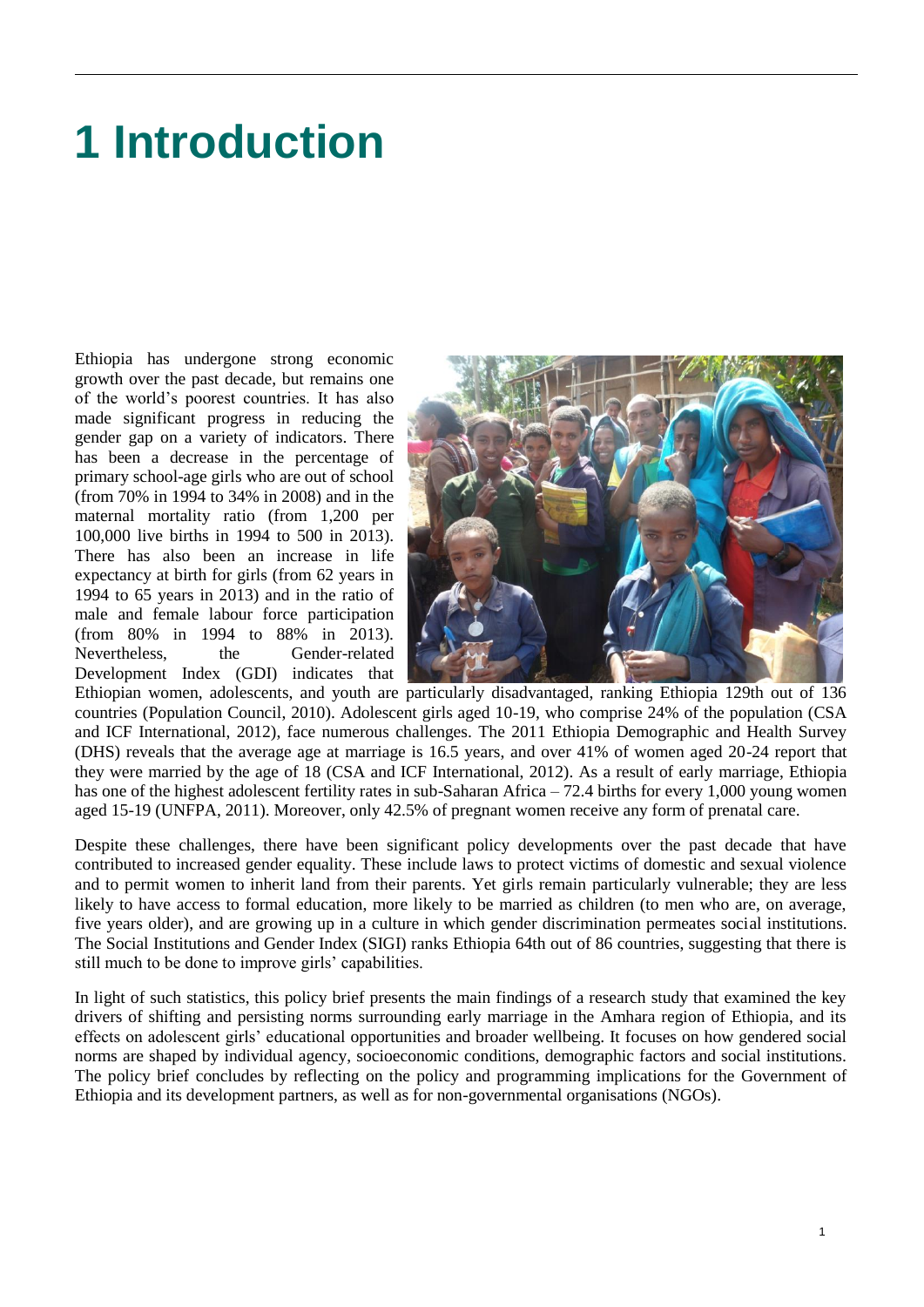#### **1.1 Study sample and methodology**

The Ethiopia research study involved in-depth qualitative fieldwork undertaken in 2013 and 2014 in three sites in Amhara Regional State (Gojjam, Wollo and Gondar). This study is part of a broader multi-country, multi-year initiative (also covering Nepal, Uganda and Viet Nam) funded by the UK Department for International Development (DFID) on gender justice for adolescent girls (see Tefera et al., 2013, for year 1 findings). In this second year, the Overseas Development Institute (ODI), in partnership with national researchers at Addis Ababa University, used a common set of qualitative research tools adapted to the local context to examine how early marriage practices and related social norms limit girls' future life chances.



Our primary research took place in three distinct kebeles in Amhara Regional State: Dembashi in Yilmana Densa Woreda (West Gojjam), Bulbullo in Worebabo Woreda (North Wollo) and Metema Yohanes in Metema Woreda (North Gonder). Amhara is one of Ethiopia's largest but most disadvantaged regions, situated in the north west of the country. Its population of approximately 20 million is overwhelmingly rural, with more than 85% engaged in agriculture; many experience high levels of food insecurity due to drought and deforestation. Education levels are low – for example, more than 60% of women over the age of 15 have never been to school (CSA and ICF International, 2012). Dembashi, Bulbullo and Metema are located in three zones of Amhara, namely Gojjam, Wollo and Gondor respectively, each with distinct demographic, geographic and culturalreligious profiles.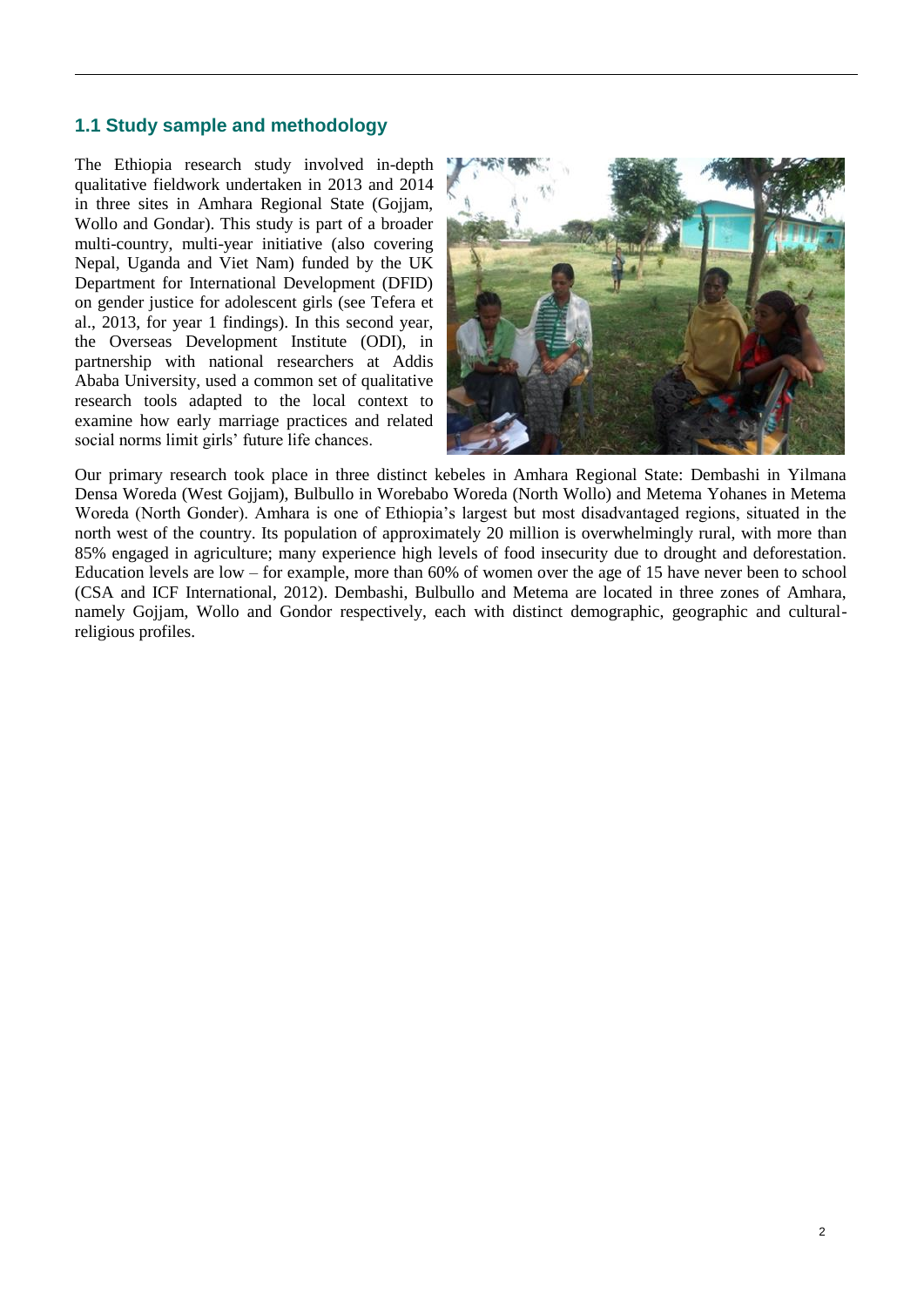# **2 Key findings**

#### **2.1 Marriage practices in Amhara**

Findings from the study suggest that there has been an increase in the average age of marriage, from girls aged 4 upwards in the previous two generations to 10-plus years in the current generation. Although local realities were often different – as noted by the fact that a majority of the participants had been married before 18 (the legal age for marriage) – almost all study participants agreed that 18-20 was the most appropriate age for a girl to marry. Changes in people's perceptions about what is an appropriate age for marriage can be attributed to recent improvements in education, legal monitoring by local governments (at kebele (ward) and woreda (district) levels), and greater awareness of the negative health consequences associated with early marriage and pregnancy such as fistula and maternal morbidity and mortality.

As a result of changing beliefs regarding appropriate age of marriage, there was a consensus that arranged marriages are now relatively uncommon, with boys and girls increasingly likely to choose their own partners. As arranged marriages become less common, a culture of dating is starting to emerge. However, young adolescents who choose to date tend to hold secret meetings for fear of bringing gossip and shame to their family. When partners want to marry, the boy/young man sends elders to the girl's parents to make the offer as a formality to uphold traditional familial hierarchies.

Before marriage can take place, there is a culture of giftgiving in the form of cattle, oxen and, more recently, land, especially in Dembashi. In the context of land shortages and a rapidly growing population, ownership of land has become one of the more 'desirable' characteristics for a future wife, more so than beauty or education. With ever-decreasing land plots, an agrarian existence is becoming increasingly challenging. Ironically, girls from relatively better-off families who stand to inherit land are more likely to marry at an early age, whereas girls from poorer families with fewer land assets are likely to struggle to find a marriage partner.



#### **2.2 Life within marriage for Amhara girls**

Post-marriage, girls in our study noted a severe decline in any possibility of an independent life. Many young married girls reported that they were unable to continue their education without the support of their husbands, which they received relatively rarely. Girls who had managed to go against the grain and defy traditional gender norms similarly indicated that having an educated husband who supported them and their education was pivotal. Other factors that contributed to girls living a more independent life after marriage included being able to contribute to household income, having strong role models in the community, and having educational aspirations.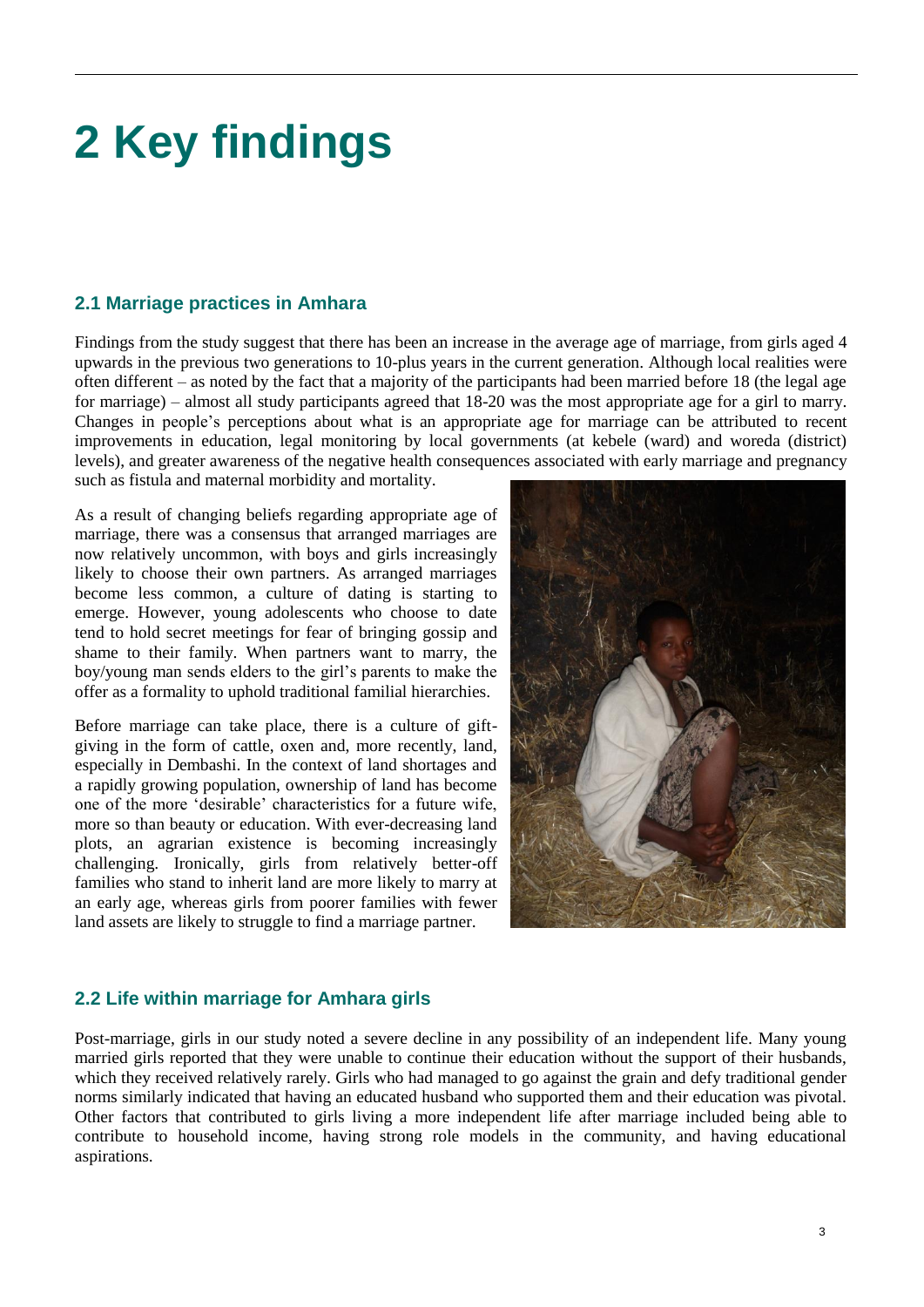There was some evidence that domestic abuse had decreased. In Bulbullo, boys stated that *'Previously a husband used to get drink and beat his wife. Presently, however, you don't get this happening in our area.'* Despite some girls reporting reduced incidence of domestic abuse, many other respondents reported that a consequence of disobeying their parents and husbands is to *'be beaten up'*. Moreover, domestic abuse continues to thrive in relationships where the woman has no access to an independent income, and becomes socially isolated due to economic reliance on her partner. This was the case with Rabia, for example, who is married to a much older man, who *'...doesn't have good behaviour, drinks alcohol and regularly beats me'*. Rabia wants to return home to take care of her elderly parents: *'I told him that, if he suspects I might travel to my parents and not return, he should come with me and we could visit them together. But he doesn't want to go with me, and is not willing to give me money for my transport.'* Rabia does not even have the financial means to obtain a bus ticket to go home.

Our qualitative data further indicated that a shift is taking place in terms of girls expressing the desire for more egalitarian decision-making in the home. Indeed, on average, young girls believed that egalitarian decisionmaking is increasingly the mark of a 'good husband'. Some girls and young women are striving for a greater say in decisions about how many children to have and over what time frame, or, in the event of a violent marriage, asking for a divorce if economic circumstances permit. While many girls expressed that they want a more equal division of labour at home, it was evident that boys and parents did not regard an 'ideal wife' as one who had ambitions for greater equality. In fact, most participants reported that an ideal wife *is 'A woman, who manages her home properly, gives care to her children, teaches her children good manners. She observes the traditions of the community. Keeps good relationship with neighbours and friends.'*

Health workers providing education about reproductive health, contraception and menstruation have also played a key role in changing attitudes. According to the community timeline undertaken in Dembashi, women began using contraceptives around 2003, and openly so in 2005. Most participants were using a contraceptive injection to control their fertility; young interviewees stated they wanted between two and four children, with some expressing a son preference, as sons do not bring the risk of social problems such as pregnancy before marriage. However, health workers only teach girls about contraception and reproductive health, and the information on sex is largely biological rather than practical or rights-based in nature. As a result, there are still high expectations that girls will bear children soon after marriage.

Divorce is still viewed negatively (except in the case of theft or adultery) and couples are encouraged to stay together. However, when marital breakdown does happen, families generally do not disown their daughters. Indeed, several women who were interviewed had been married multiple times, as had the sisters or relatives of other interviewees; they had generally been able to return to their natal homes for short periods of time for emotional and possibly limited financial support. This said, a number of in-depth interviews revealed that even though girls may have been worried, scared or depressed about their marriage, they did not wish to shame their parents and knew they would eventually be taken back to their in-laws if they tried to run back to their parents' house, suggesting that divorce remains an option of last resort.

### **2.3 Drivers of change in early marriage norms**

Due to successful interventions by health workers, women association leaders and school directors, including via radio communication and other community awareness-raising initiatives, the legal penalty for marrying children under 18 years is widely known, and people are less likely to listen to elders on the issue of early marriage, listening to the law instead. In Bulbullo, kebele officials only approve a marriage when they have received written confirmation about the age of the partners from physicians and the Woreda Justice Department. In order to circumvent secret marriages, teachers and kebele officials are generally active in following up cases of girls who stop going to school; they may pressure parents to send the girl back to school (or else face a fine), and when a girl is absent, they try to find out whether it is due to early marriage.

Education is a major contributing factor towards changing 'sticky' norms. Most interviewees in Dembashi and Bulbullo agreed that education is important for girls and boys. The value of education is seen both from a practical perspective and an aspirational one. From a practical standpoint, there was a general agreement that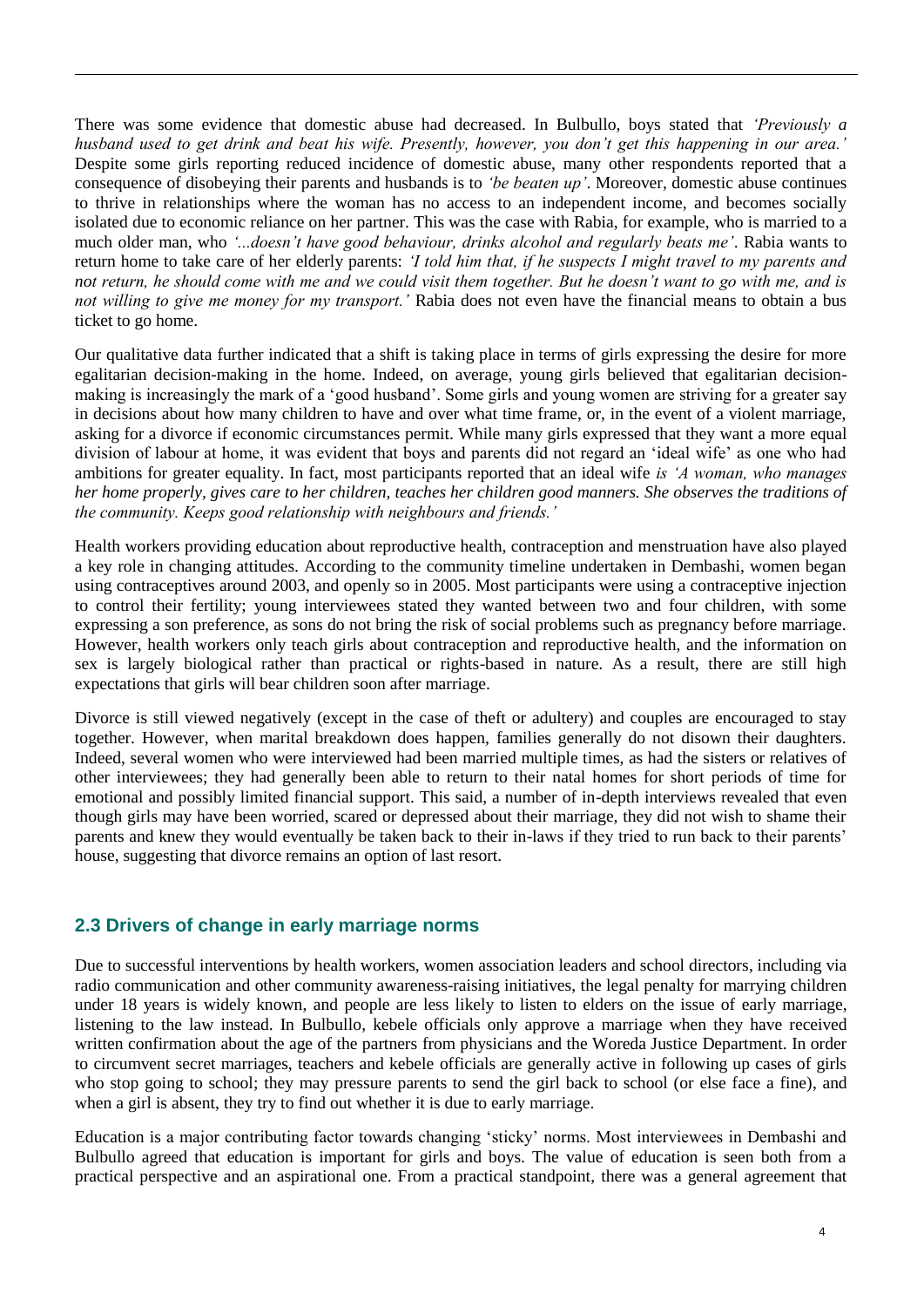'*men don't want to marry an illiterate girl*', and so if a girl aspires to having an educated husband, she must herself push ahead with her studies. Also, in a context of growing economic hardships, there is greater awareness of girls' potential economic contribution to the household, and a sense that with better education, girls can aspire to make more money as well as manage household finances more effectively. Sometimes, parents believe their daughters are better off staying in education, particularly if they can hold onto their land in the meantime.

School clubs were identified by respondents as one of the most effective ways for girls (and boys) to learn about their rights as well as about sexual and reproductive health issues and services. Many respondents spoke positively about these clubs, especially as such discussions are not part and parcel of the regular school curriculum. For instance, in Metema, girls talked about school clubs as helping them with menstruation materials, something they cannot learn about in other places. '*We learn about reproductive health in the girls' club. We were organised in school clubs. We used to contribute cash for the club members. We used to get cash to buy soap and other things. We used to get pads during our menstrual period.*'

Religious leaders are also playing a role in changing established gender norms. The Orthodox Church in Dembashi, in line with the national-level church hierarchy, is reinforcing messages that girls should not marry before they reach the age of 18, although this rhetoric is not always matched by local priests' behaviour. In Bulbullo and Metema, where our study respondents were primarily Muslim, religious officials were refusing to carry out marriage ceremonies (at least publicly) unless the partners were 18 or over – in part because they can now be held legally responsible for sanctioning an early marriage.

Other factors that have helped to instil more progressive social norms surrounding early marriage are role models and the support of male relatives. As more girls are educated at higher levels and take up positions as health extension workers, teachers or government officials, younger girls see their achievements and are encouraged to develop similar aims, with some expressing ambitions for a better life through education. As the kebele manager in Bulbullo stated, '*Students who complete grade 10 and leave the place also become role models for the others following them. So the attitude of the community, especially the youth, is changed to giving attention to education and going abroad instead of into marriage.*' Therefore, girls who succeed in their education provide good examples to their peers and act as role models, thus encouraging other parents to send their daughters to school. However, in Metema, there are relatively few positive role models for girls, and many



parents stated that there is a strong need for more role models in their community.

The importance of engaging men and boys in promoting gender equality and increasing girls' opportunities also emerged strongly in our fieldwork. It was noted that supportive attitudes emerge from a combination of empathy and fear of the law. A surprising number of boys in the study recognised that girls' work burden at home has a negative impact on their school achievements. As such, a common ingredient across the successful outlier case studies from Dembashi (see Boxes 1 and 2) was the key role played by some fathers, brothers and husbands in supporting girls to continue their education and delay marriage.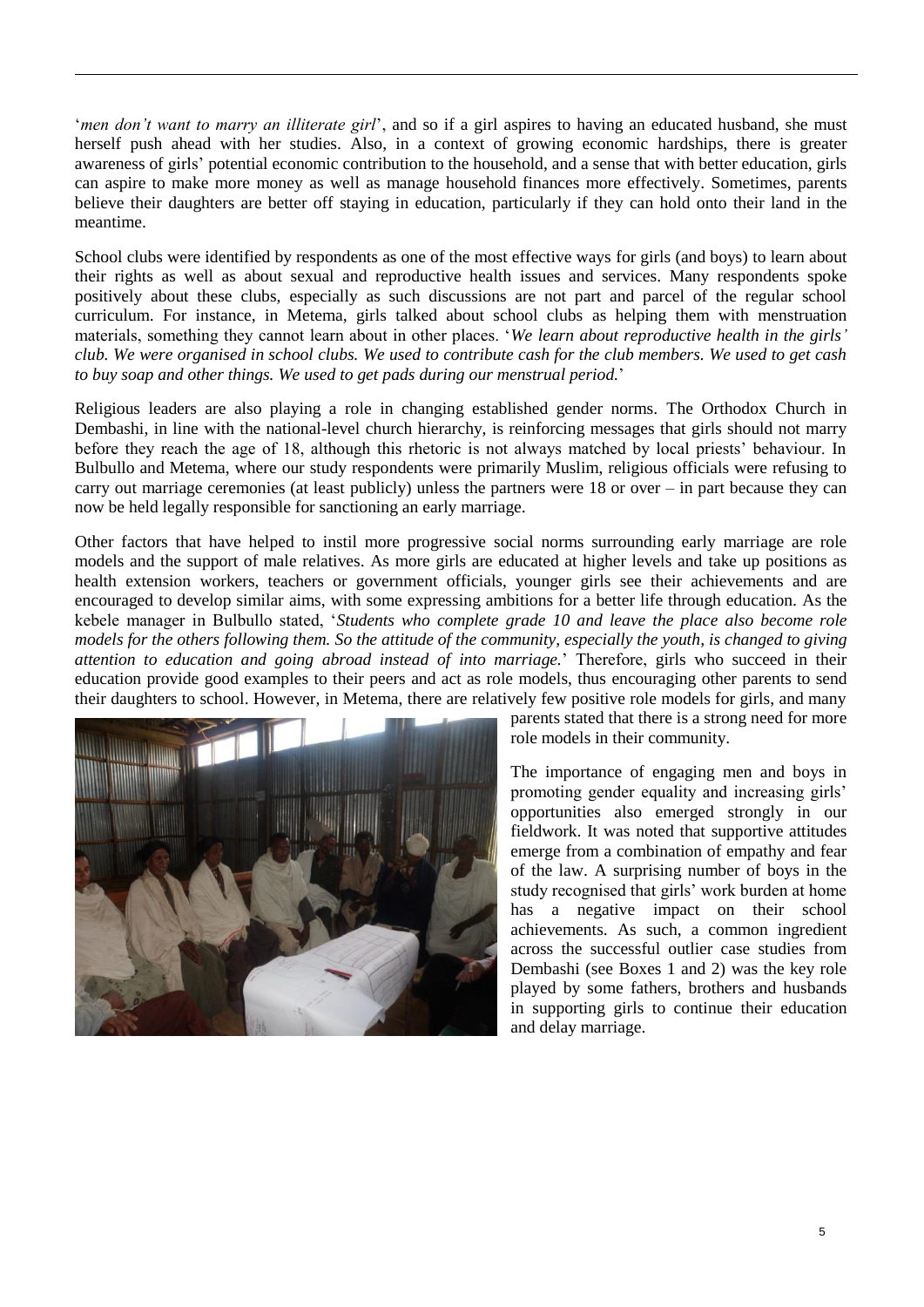#### **Box 1: The power of individual agency: the story of Dembashi's only female militia member**

Zemenwua\* is a 23-year-old single woman who is Dembashi's only female militia member. While she is the subject of considerable gossip, especially among female community members, she is proud of her role. Her success in overcoming conservative gender norms is all the more remarkable when contrasted with the life paths of her two older sisters, who were married at age 3 and 5 respectively. Partly due to the disappointment of her sisters' multiple remarriages, and partly due to her clear personal ambitions, Zemenwua's parents have never attempted to arrange a marriage for her: '*I told them that I would marry a husband who I want after I have completed my education and get employed. I told them also that I would not marry a husband they choose for me.'*

Despite failing her grade 10 exam, her ambition is to join the police force. She has already undergone a 15-day training course to be a kebele militia, and is determined to put her career before both marriage and social approval: '*I know that it isn't good in our culture for a matured girl to be single. But I know what is good for me. If I engage in marriage, I will not compete for a job and not be able to participate in any training... It is very difficult to leave the home to search for a job once I get married. This is because it is the wife who is supposed to manage the housework here. Once a girl marries, her husband doesn't allow her to move freely. In this regard, it is good to be free.'*

Although Zemenwua has had a boyfriend for four years, she is not ready for marriage and does not plan to have children until she is financially prepared. She stated: '*Giving birth to a baby without having sufficient and dependable income is like going to prison.'* Her boyfriend, an ex-priest and farmer, is subject to considerable pressures from peers and family members to find another partner given her unorthodox views and behaviour. But both partners are of the view that community disapproval of their relationship stems from a deficit of education, and are thus able to resist the dominant social norms.

Source: Outlier case study interview with a 23-year-old woman in Dembashi, West Gojjam

*\*Names have been changed to protect identities*

#### **2.4 Inhibitors to changing early marriage norms**

The research revealed that education acts as a strong driver of change against early marriage. However, the realities of the care economy in the context of large family size, combined with relative declining economic wellbeing (as a result of declining land plot size, rising food prices and a lack of mechanised farming in the research sites) mean that although adolescent girls are often enrolled in school, they only attend sporadically because they have to support their mothers' care work burden in the home (see Box 2).

Deeply ingrained beliefs among some parents that girls' education does not lead anywhere seem to further reduce girls' aspirations. Financial concerns are exacerbated by the high costs of materials such as books, uniforms and, sometimes, renting a room, as some children have to travel to nearby towns to attend secondary school. While very few girls in our study sites had been denied at least some primary education, parents tended to prioritise boys when it came to investment in their children's education at secondary level. Parents in all three kebeles were also concerned for girls' safety and their 'virtue'. The general perception is that if girls have to walk long distances to school each day, or live outside the parental home, they may be exposed to rape or engage in premarital sex. As a result, girls wishing to continue their education until 12th grade face numerous challenges and many drop out to get married instead of finishing their schooling. Our findings also suggest that there appears to be an especially strong sense of filial piety among girls, rooted in gendered ideals that girls should be obedient and submissive, which acts as a significant counterweight to the growing awareness of their individual rights to education and bodily integrity.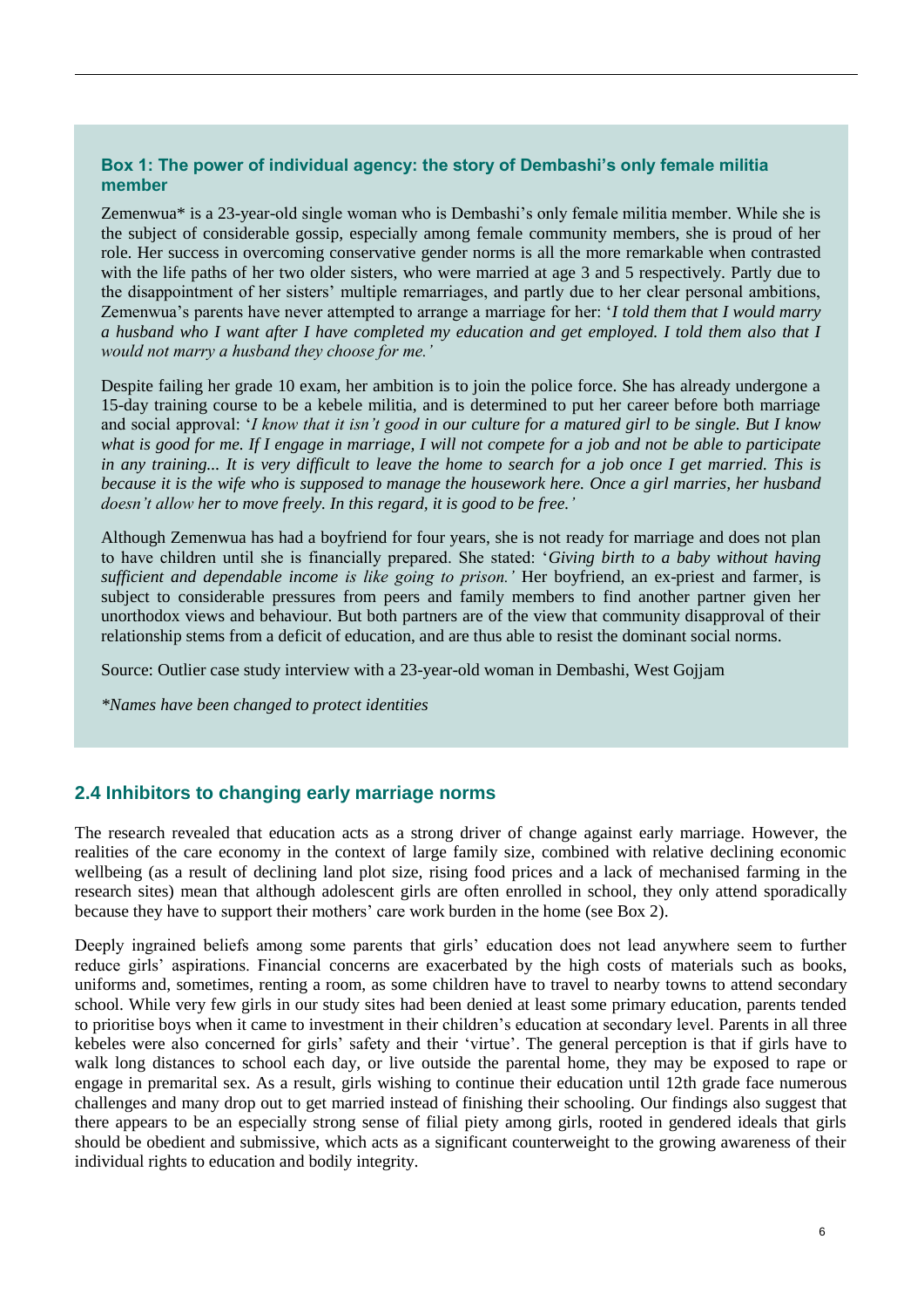Greater awareness of girls' reproductive rights has so far failed to create a lasting change in conservative norms around girls' sexuality. Respondents suggested that girls are constantly viewed as a source of concern because of the close association between girls' sexuality and family honour. Girls who become pregnant out of wedlock may flee, commit suicide or give their child to their parents and then move out of the area to avoid the shame and community censure. Expectations of girls being virgins at the time of marriage continue to persist, but are beginning to decline in some communities. Previously, discovery of a non-virgin bride would have been grounds for divorce, wife-beating or shame; but as more unions are being formed on the basis of love as opposed to parental pressure, and HIV tests are becoming more accessible, virginity is no longer such an important social or health issue.

We also found that while female circumcision is still practised in the three research sites, it is in significant decline due to education campaigns by health workers, and reportedly it seldom enters into the marriage equation. This finding must, however, be treated with some caution given the cultural sensitivity surrounding this issue and the potential of respondent bias.

Finally, migration emerged as a factor that surprisingly contributed to both the perpetuation of early marriage and to empowerment for young girls. Discussions with key informants indicated that migration is a significant factor in the lives of adolescents in Bulbullo and Metema, although not yet in Dembashi. In Bulbullo and Metema, girls commonly migrate across the border to the Middle East to find employment as domestic workers. While some girls migrate partly to avoid a future of poor employment prospects and early marriage, in other cases parents are pressuring their daughters to marry before migrating so as to avoid the risk of sexual assault and family dishonour. Nonetheless, migration continues to offer some independence to girls, particularly as they increase their income, providing them with individual agency and power.

#### **Box 2: Barriers to receiving an education: the story of Yichalem's constrained choices**

Yichalem\* is an 18-year-old girl who dropped out of school at 13 and was married at 17. She comes from a poor family with a disabled father. Although her mother and relatives arranged her marriage, she accepted their decision in an attempt to escape her caring duties: *'When he requested my mother to marry me, I accepted the offer. Otherwise, my role could have been caring for my mother and my younger brothers.'*

She had already dropped out of school in grade 8 because her family could not afford to send her: '*One day when I was grade 7, we were supposed to have sportswear. All my classmates brought it but I wasn't able to, as my mother didn't have any money. I thought that if my father wasn't handicapped, it could have been easy for me to buy sportswear.'*

Meanwhile, any money the family had was used to support her older brother who was training to be a teacher: *'They forced me to stop my education and made me marry. The reason they gave him money was that they were afraid he might migrate… It is because I am female that I have been forced to drop out from school.'*

Her uncle even contributed to her brother's education, but did not financially support her at all, leaving her at home to care for her mother and younger siblings. She said: '*I have suffered a lot as a result of dropping out my education. The chance to attend school was given to my brother.'*

Source: Outlier case study interview with an 18-year-old girl in Dembashi, West Gojjam

*\*Names have been changed to protect identities*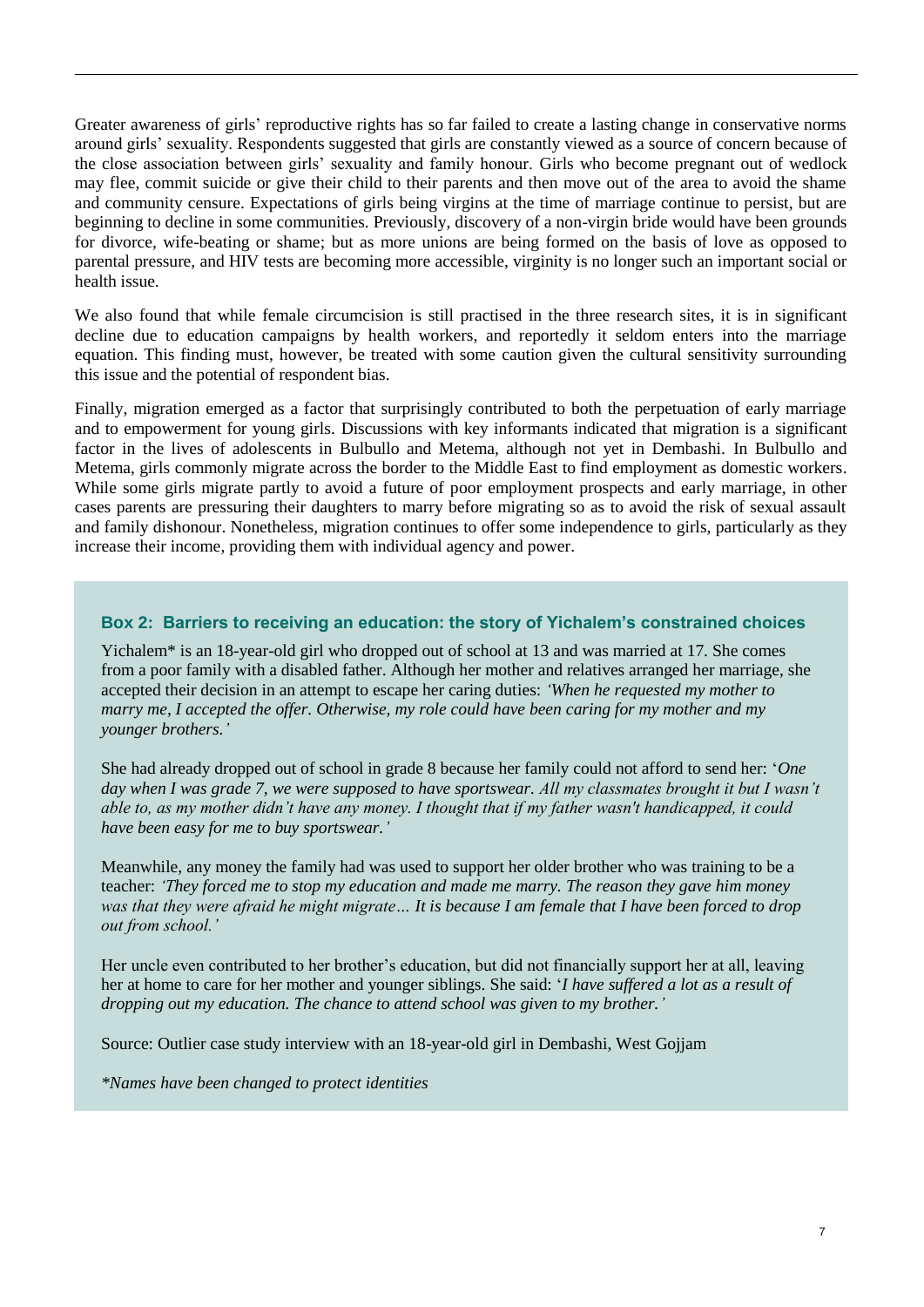### **2.5 Conclusion**

In conclusion, girls in Amhara are undergoing transformative gender norm change that is impacting their lives in varied but uneven ways. Our findings underscore that helping girls attain agency and improve their capabilities, especially through staying in school and avoiding early marriage, requires a combination of tactics. These include building on effective and evidence-based interventions used locally and internationally; the development of a robust legal machinery, including strengthening awareness about girls' rights at community level and the capacities of local officials to translate these rights into reality on the ground; and tailoring policies that are specific to the varied realities that girls in Amhara face, even those living in relatively close geographic proximity. Our study findings point to the following more specific policy and programming priorities: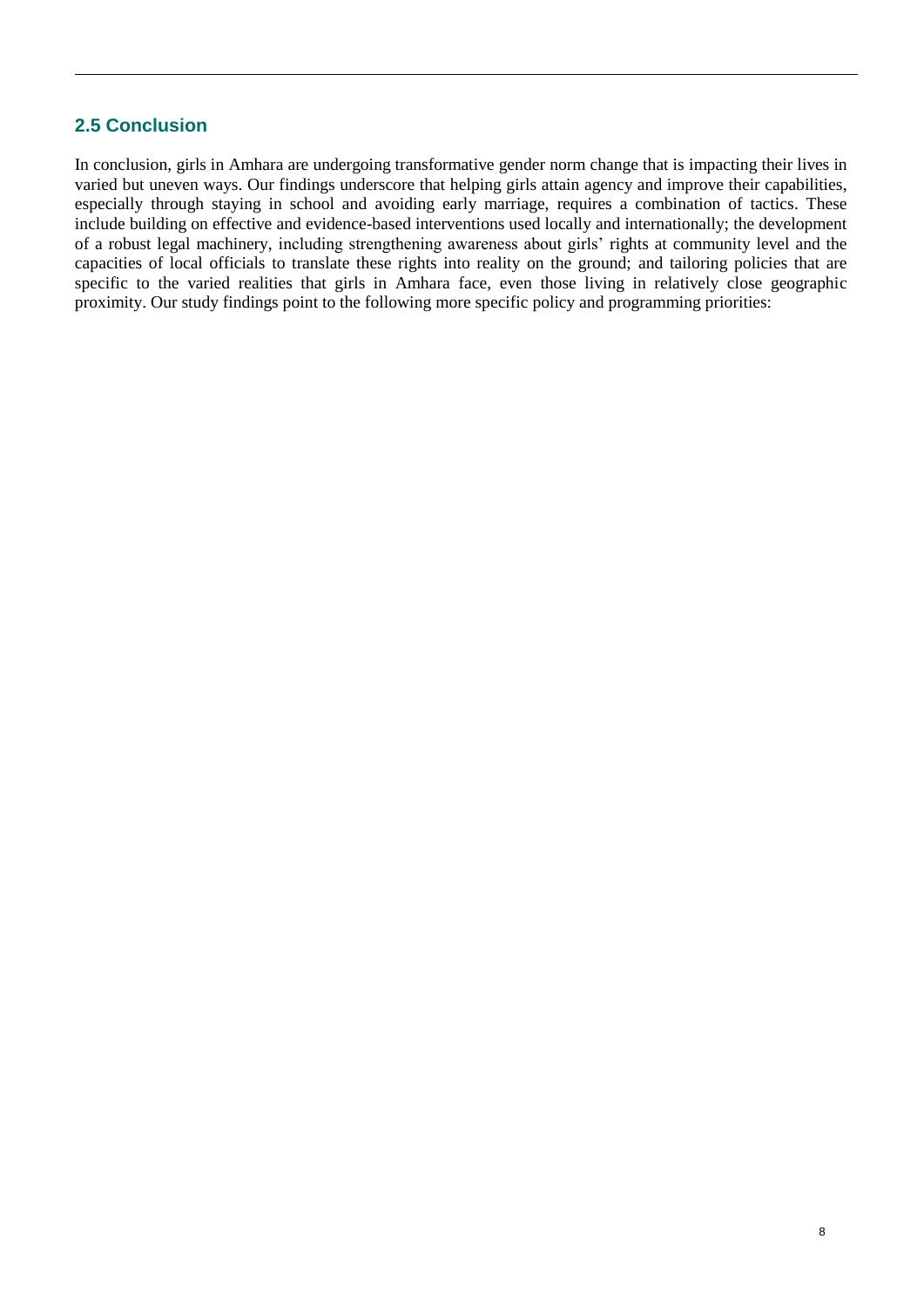### **3 Policy and programming implications**

**Given the key role of education in shifting gender norms, ensure continued and expanded support to girls'**  schooling. Though girls' enrolment in primary school is higher than it has been in previous generations, an overwhelming number of girls drop out of school by 8th grade either because they have failed school exams, the distance to school is too great, or they have to spend their time on care economy realities. The government needs to address this high dropout rate through a variety of strategies, including: financial incentives (e.g. targeted loans or cash transfers) for families that have daughters who complete high school; affirmative action for girls to pass exams (in line with Article 35 (3) of the Ethiopian Constitution), reducing the rigidity of the examination system at Grade 10 which precludes education advancement; transport options for girls from remote areas in order that they can attend secondary schools; and alternative options for employment that include vocational training.

In 2008, the Ministry of Education in Ethiopia launched the National Technical and Vocational Education and Training (TVET) strategy to improve the training of technical teachers and the improvement of technical capacities at selected TVET institutions by 2017. It is also necessary, however, to think critically about how to communicate information and facilitate access and admission for girls from rural households to these TVET institutions.

**Empower communities to have a 'bottom-up' approach to changing gender norms.** Our findings indicate that there are mismatches between what adults believe about changing gender norms and what is occurring in homes with respect to gender roles. Strategies are needed to mobilise the community in ways that will help to create an environment in which the prevention of child marriage is seen as a common good and a collective responsibility, rather than a rule to be circumvented. A combination of top-down legal changes and a bottom-up approach emanating from the community will strengthen prevention efforts.

**Engage more boys and men in conversations about gender equality and encourage new masculinities**. Since constraints on girls' capabilities are often a result of gendered rules dictated by male relatives, it is vital that men and boys are engaged in conversations about changing gender beliefs, norms and practices. Having the support of male relatives or boyfriends is crucial in ensuring that girls' voices are heard. Programmes that have proved most effective tend to be well designed, integrate all levels of the family and community, include mass media campaigns, and have targeted conversations about how to transform gender and masculinity (Barker et al., 2007). Helping men to learn about new forms and practices of masculinity through awareness-raising and education initiatives – led by professionals who have experience of working sensitively with boys and men – is crucial to bringing about change.

**Encourage progressive role models for adolescents so that they can imagine future lives that are different from those of their parents.** Our participants – both young and old – point to the importance of positive role models in providing girls with the agency to challenge gender norms in their society. Initiatives could include educational programming, visits to university campuses in urban centres, and inviting female role models to give talks to girls' clubs.

**Invest in school clubs and out-of-school clubs for girls who are at risk of child marriage.** School-based girls' clubs are considered safe spaces for girls where they can seek advice and share their views and experiences on issues related to reproductive health, early marriage and sexual violence. It is important therefore to not only strengthen such clubs but also to seek innovative ways to provide a similar platform for girls who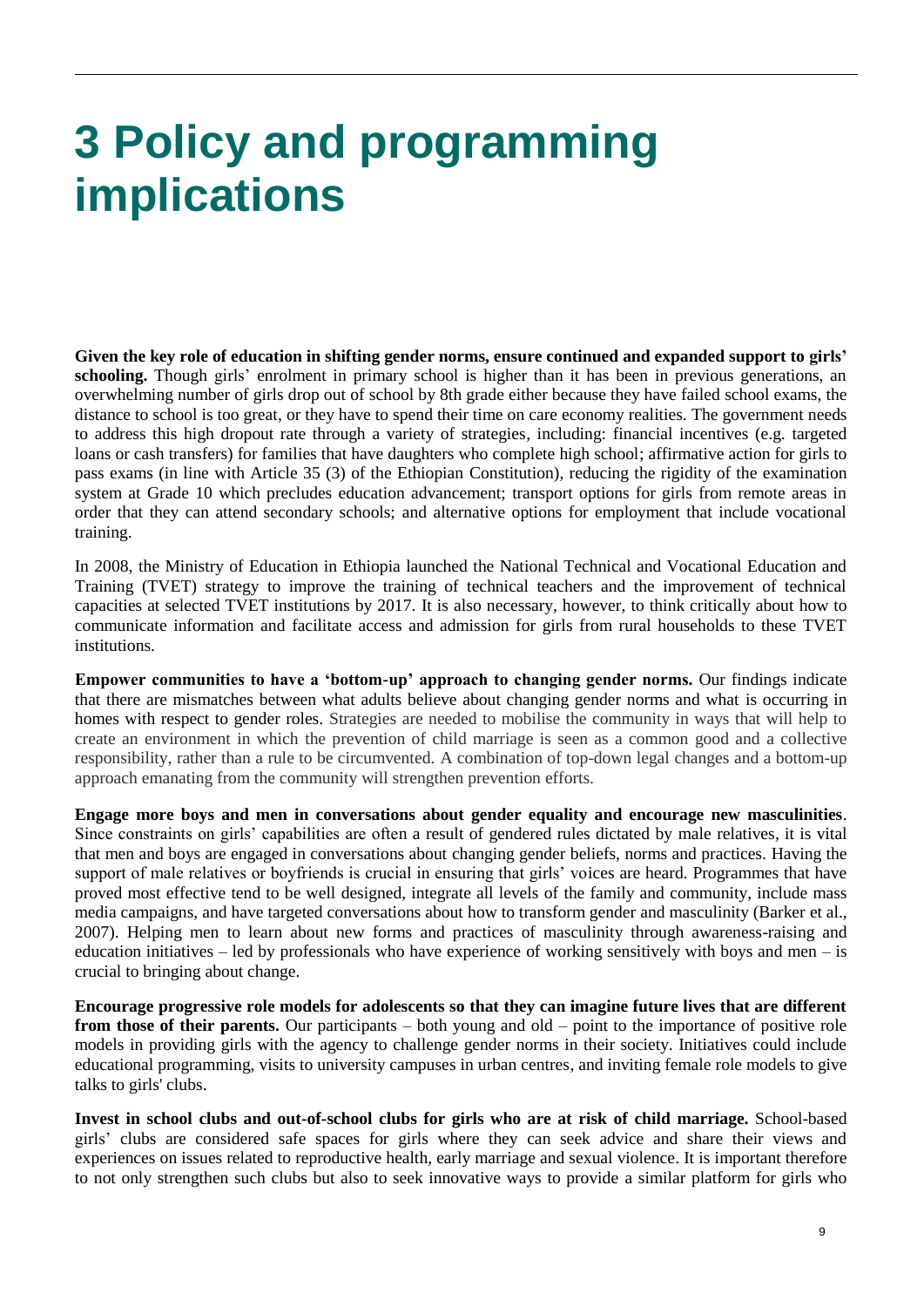have dropped out of school – to give them a safe space and provide them with accessible information, including on family planning, gender-based violence and mental health issues.

**Enhance and provide support services for girls who are married.** While it is clearly important to take a preventive approach to early marriage, many adolescent girls in Amhara are already married and their needs must not be overlooked. Because of the social and physical isolation many of these married young girls experience, they need support services that can help them cope with the rigid cultural expectations of being a 'good' wife. Given evidence that child marriage is associated with higher likelihood of suicide for girls aged 10- 17 in Amhara (Gage, 2013), initiatives are needed that can provide mental health services and support for young girls who are already married, including options to re-enter school after a gap in education.